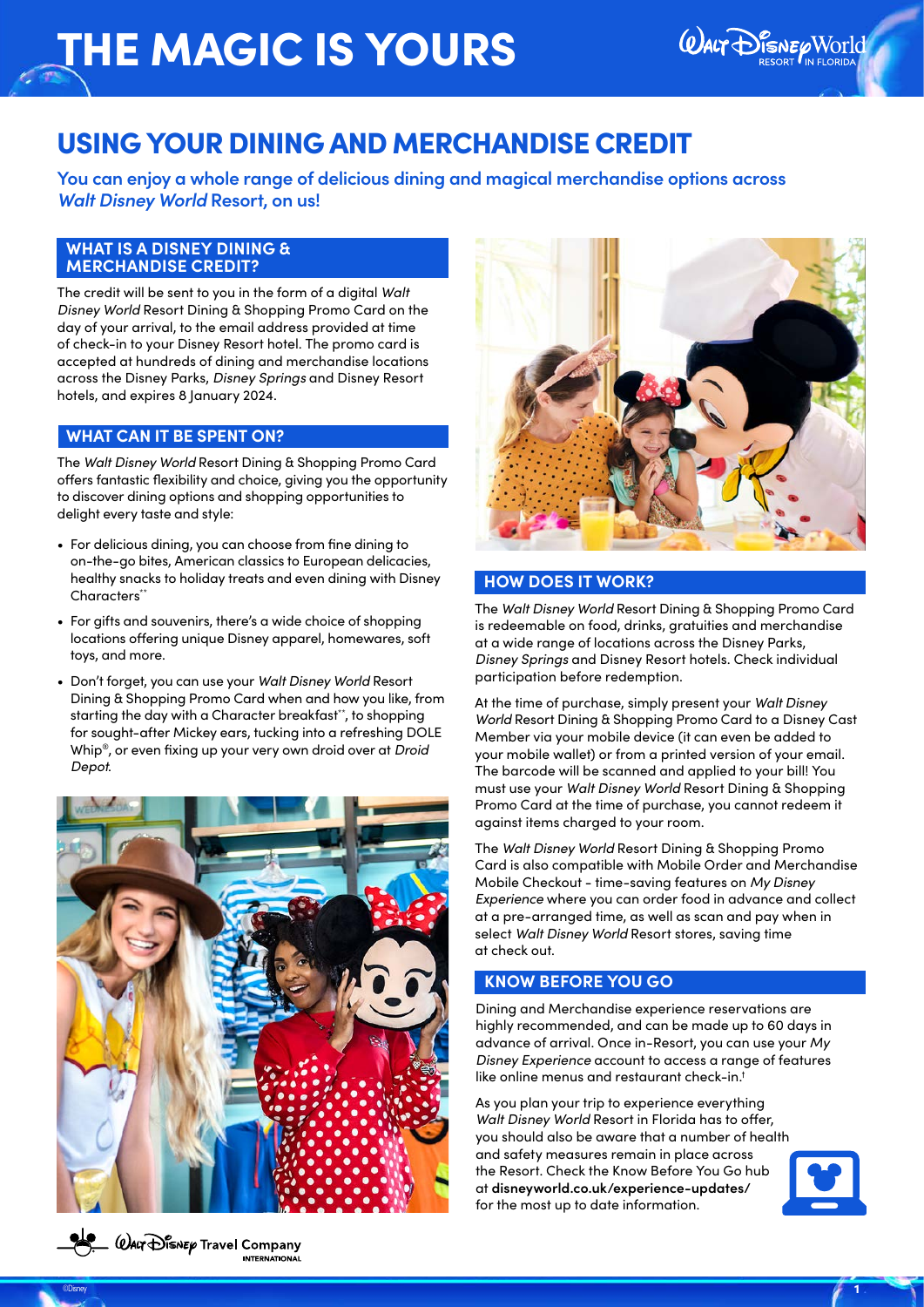

## DELICIOUS DINING OPTIONS

**Whether you are looking for Italian, Mexican, Japanese, Chinese or good old American, we have a dining location to suit everyone in the Disney Parks,** *Disney Springs* **and Disney Resort hotels. There are so many locations to choose from, we've added the list below to help you plan how you'll spend your credit.†**

Please note that all guests must have valid park admission and a reservation for park entry through the Disney Park Pass System. To avoid disappointment, it is highly recommended that you make a dining reservation. Dining reservations do not guarantee admission to the park.

#### **DISNEY THEME PARKS & BEYOND**

#### *MAGIC KINGDOM* **PARK†**

Aloha Isle Auntie Gravity's Galactic Goodies Be Our Guest Restaurant Casey's Corner Cheshire Café Cinderella's Royal Table\* Columbia Harbor House Cool Ship Cosmic Ray's Starlight Café The Crystal Palace<sup>\*</sup> Diamond Horseshoe The Friar's Nook Gaston's Tavern Golden Oak Outpost Joffrey's Coffee & Tea Company Jungle Navigation Co. LTD Skipper Canteen Liberty Square Market Liberty Tree Tavern The Lunching Pad Main Street Bakery Pecos Bill Tall Tale Inn and Café Pinocchio Village Haus Plaza Ice Cream Parlor Prince Eric's Village Market The Plaza Restaurant Sleepy Hollow Storybook Treats Sunshine Tree Terrace Tomorrowland Terrace Restaurant Tony's Town Square Restaurant Tortuga Tavern Westward Ho

#### *DISNEY'S HOLLYWOOD STUDIOS†*

50's Prime Time Café ABC Commissary Anaheim Produce Backlot Express BaseLine Tap House Catalina Eddie's Docking Bay 7 Food and Cargo Dockside Diner Epic Eats Fairfax Fare The Hollywood Brown Derby The Hollywood Brown Derby Lounge Hollywood Scoops Hollywood & Vine\*\* Joffrey's Coffee & Tea Company Kat Saka's Kettle KRNR The Rock Station Mama Melrose's Ristorante Italiano Market Milk Stand Oasis Canteen Oga's Cantina\*\*\* Peevy's Polar Pipeline PizzeRizzo Ronto Roasters Rosie's All-American Café Sci-Fi Dine-In Theater Restaurant Sunshine Day Bar The Trolley Car Café Tune-In Lounge Woody's Lunch Box

*EPCOT†* Biergarten Restaurant Block & Hans Chefs de France Choza de Margarita Connections Café Connections Eatery Cool Wash Coral Reef Restaurant Crepes des Chefs de France Fife & Drum Tavern Funnel Cake Garden Grill Restaurant\*\* Gelateria Toscana Joffrey's Coffee & Tea Company Joy of Tea .<br>Kabuki Café Katsura Grill Kringla Bakeri Og Kafe La Crêperie de Paris L'Artisan des Glaces La Cantina de San Angel La Cava de Tequila La Hacienda de San Angel The Land Cart Le Cellier Steakhouse Les Halles Boulangerie-Patisserie Les Vins des Chefs de France Lotus Blossom Café Nine Dragons Restaurant Oasis Sweets & Sips Popcorn in Canada Refreshment Outpost Refreshment Port Regal Eagle Smokehouse: Craft Drafts & Barbecue Rose & Crown Pub San Angel Inn Restaurante Space 220 Lounge Space 220 Restaurant Sommerfest Spice Road Table Sunshine Seasons Tangierine Café: Flavors of Medina Teppan Edo Tutto Gusto Wine Cellar Tutto Italia Ristorante UK Beer Cart Via Napoli Ristorante e Pizzeria Yorkshire County Fish Shop

#### *DISNEY'S ANIMAL KINGDOM*  **THEME PARK†**

Anandapur Ice Cream Truck Caravan Road Creature Comforts Dawa Bar Dino-Bite Snacks Dino Diner Drinkwallah Eight Spoon Café Flame Tree Barbecue Harambe Fruit Market Harambe Market Isle of Java Joffrey's Coffee & Tea Company Mahindi Mr. Kamal's Nomad Lounge Pizzafari Pongu Pongu Rainforest Cafe® at Disney's Animal Kingdom Restaurantosaurus Satu'li Canteen The Smiling Crocodile Tamu Tamu Refreshments Terra Treats Thirsty River Tiffins Restaurant Trek Snacks Trilo-Bites Tusker House Warung Outpost Yak & Yeti™ Local Food Cafes Yak & Yeti™ Quality Beverages Yak & Yeti™ Restaurant

Kusafiri Coffee Shop & Bakery

### *DISNEY'S BLIZZARD BEACH* **WATER PARK†⬤**

Arctic Expeditions Avalunch Cooling Hut Frostbite Freddy's Joffrey's Coffee & Tea Company I.C. Expeditions Lottawatta Lounge Mini Donuts by Joffrey's Coffee at Blizzard Beach Polar Pub Warming Hut

## *DISNEY'S TYPHOON LAGOON*  **WATER PARK†**

Happy Landings Ice Cream Leaning Palms Let's Go Slurpin Lowtide Lou's Snack Shack Typhoon Tilly's

#### *DISNEY SPRINGS*

©Disney and the contract of the contract of the contract of the contract of the contract of the contract of  $\ell$  .  $2$ 

4 Rivers Cantina Barbacoa Food Truck Amorette's Patisserie The Basket at Wine Bar George B.B. Wolf's Sausage Co. Blaze Fast-Fire'd Pizza The BOATHOUSE® Chef Art Smith's Homecomin' Chicken Guy! City Works Eatery & Pour House The Coca-Cola Store Rooftop Beverage Bar Cookes of Dublin D-Luxe Burger The Daily Poutine Disney Food Trucks Dockside Margaritas Earl of Sandwich® The Edison Enzo's Hideaway Erin McKenna's Bakery NYC

Everglazed Donuts & Cold Brew Frontera Cocina Ghirardelli Soda Fountain & Chocolate Shop Gideon's Bakehouse Häägen-Dazs® Kiosk at Disney Springs West Side House of Blues Restaurant & Bar Jaleo by José Andrés Jock Lindsey's Hangar Bar Joffrey's Handcrafted Smoothies Kiosk at Disney Springs Marketplace Joffrey's Coffee & Tea Company® Local Green Orlando Lava Lounge at Rainforest Café Maria & Enzo's Ristorante Marketplace Snacks Morimoto Asia Morimoto Asia Street Food Paddlefish Paradiso 37, Taste of the Americas Pizza Ponte Planet Hollywood The Polite Pig Raglan Road™ Irish Pub and Restaurant Rainforest Café at Disney Springs **Marketplace** Salt & Straw Splitsville Dining Room Sprinkles Starbucks® at Disney Springs Marketplace Starbucks® at Disney Springs West Side STK Orlando Sunshine Churros at Disney Springs Marketplace Sunshine Churros at Disney Springs West Side Stargazers Bar Swirls on the Water T-REX™ Terralina Crafted Italian The Smokehouse at House of Blues Vivoli il Gelato Wetzel's Pretzels at Disney Springs Marketplace Wetzel's Pretzels at Disney Springs West Side Wine Bar George – A Restaurant & Bar Wolfgang Puck Bar & Grill YeSake Kiosk

\*Character Dining is not currently available at this location.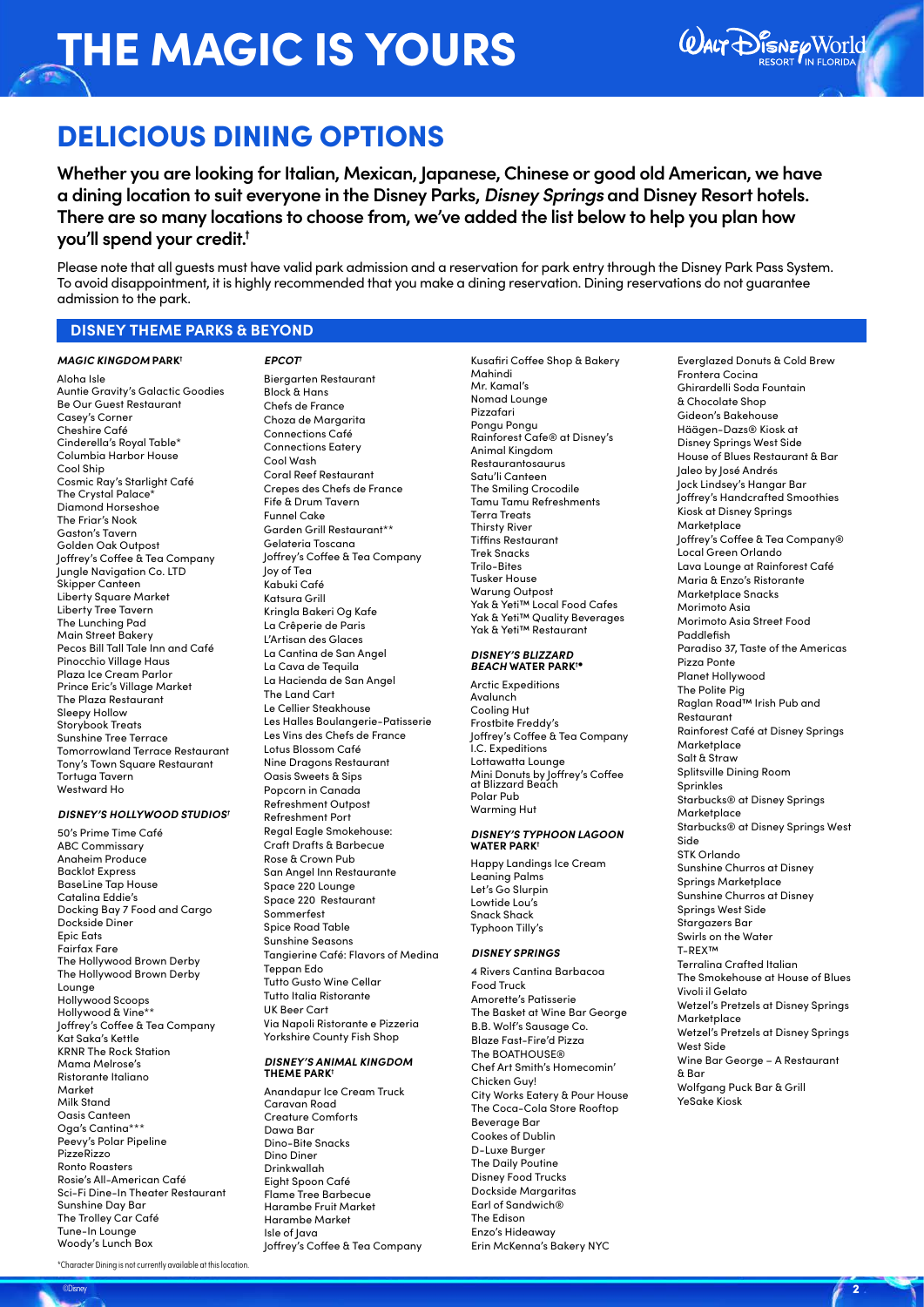## *QUALT DISNEY WORLD*



## DELICIOUS DINING OPTIONS

#### **DISNEY RESORT HOTELS**

### *DISNEY'S WILDERNESS LODGE & BOULDER RIDGE VILLAS & COPPER CREEK VILLAS & CABINS AT DISNEY'S WILDERNESS LODGE*

Geyser Point Bar & Grill Roaring Fork Story Book Dining at Artist Point with Snow White Territory Lounge Whispering Canyon Cafe

## *DISNEY'S ANIMAL KINGDOM* **LODGE &** *DISNEY'S ANIMAL KINGDOM*  **VILLAS** *– JAMBO HOUSE* **&** *KIDANI VILLAGE*

Boma – Flavors of Africa Cape Town Lounge and Wine Bar Jiko – The Cooking Place Maji Pool Bar Sanaa Sanaa Lounge The Mara Uzima Springs Pool Bar Victoria Falls Lounge

## *DISNEY'S BOARDWALK* **VILLAS &** *DISNEY'S BOARDWALK* **INN**

AbracadaBar Belle Vue Lounge BoardWalk Bakery Boardwalk Ice Cream Boardwalk Joe's Marvelous **Margaritas** Flying Fish Leaping Horse Libations Pizza Window The To-Go Cart Trattoria al Forno\* Big River Grille & Brewing Works

## *DISNEY'S CARIBBEAN BEACH* **RESORT**

Centertown Market Banana Cabana Joffrey's Coffee & Tea Company Sebastian's Bistro Spyglass Grill

#### *ESPN WIDE WORLD OF SPORTS*

4 Rivers Smokehouse 4 Rivers Concessions (The Coop) Joffrey's Coffee & Tea Company Wetzel's Pretzels

### *DISNEY'S CORONADO SPRING* **RESORT**

Barcelona Lounge Café Rix Dahlia Lounge El Mercado de Coronado Laguna Bar Maya Grill Rix Spots Bar & Grill Siestas Cantina Three Bridges Bar and Grill at Villa del Lago Toledo – Tapas, Steak & Seafood

#### *DISNEY'S FORT WILDERNESS*  **RESORT & CAMPGROUND**

The Chuck Wagon Crockett's Tavern Hoop De Doo Revue Meadow Snack Bar P&J's Southern Takeout Trail's End Restaurant

## *DISNEY'S GRAND FLORIDIAN*  **RESORT & SPA &** *THE VILLAS* **AT** *DISNEY'S GRAND FLORIDIAN*  **RESORT**

Beaches Pool Bar & Grill Citricos Citricos Lounge Courtyard Pool Bar Enchanted Rose Gasparilla Island Grill Grand Floridian Café Narcoossee's

#### *DISNEY'S OLD KEY WEST* **RESORT**

Good's Food to Go Gurgling Suitcase Olivia's Café Turtle Shack Poolside Snacks

## *DISNEY'S PORT ORLEANS - RIVERSIDE*

Boatwright's Dining Hall Riverside Mill Food Court River Roost Muddy Rivers

## *DISNEY'S PORT ORLEANS - FRENCH QUARTER*

Sassagoula Floatworks and Food Factory Scat's Cat's Club Mardi Grogs

#### *DISNEY'S POLYNESIAN VILLAGE*  **RESORT &** *DISNEY'S POLYNESIAN VILLAGE* **VILLAS & BUNGALOWS**

Barefoot Pool Bar Capt. Cook's Kona Cafe Kona Island Oasis Bar & Grill 'Ohana Pineapple Lanai Tambu Lounge Trader Sam's Grog Grotto Trader Sam's Tiki Terrace

#### *DISNEY'S POP CENTURY*  **RESORT**

Everything POP Shopping & Dining Petals Pool Bar

#### *DISNEY'S BEACH CLUB* **VILLAS***, DISNEY'S BEACH CLUB* **RESORT** *& DISNEY'S YACHT CLUB* **RESORT**

Ale & Compass Restaurant Ale & Compass Lounge Beaches & Cream Soda Shop Beach Club Marketplace Cape May Cafe Crew's Cup Lounge Martha's Vineyard Hurricane Hanna's Waterside Bar and Grill The Market at Ale & Compass Yachtsman Steakhouse

#### *DISNEY'S CONTEMPORARY* **RESORT**

California Grill Chef Mickey's Contempo Café Contemporary Grounds (Joffrey's Coffee & Tea Company) Cove Bar Outer Rim The Sand Bar Steakhouse 71 Steakhouse 71 Lounge

#### *DISNEY'S SARATOGA SPRINGS* **RESORT**

Backstretch Pool Bar The Artist's Palette On the Rocks Pool Bar The Paddock Grill Turf Club Bar and Grill The Turf Club Lounge

#### *DISNEY'S RIVIERA* **RESORT**

Bar Riva Le Petit Café Primo Piatto Topolino's Terrace – Flavors of the Riviera\*

#### *DISNEY'S ART OF ANIMATION* **RESORT**

The Drop Off Pool Bar Landscape of Flavors

#### *DISNEY'S ALL-STAR MOVIES* **RESORT**

Silver Screen Spirits Pool Bar World Premier Food Court

### *DISNEY'S ALL-STAR MUSIC* **RESORT**

Intermission Food Court Singing Spirits Pool Bar

#### *DISNEY'S ALL-STAR SPORTS* **RESORT**

End Zone Food court Grandstand Spirits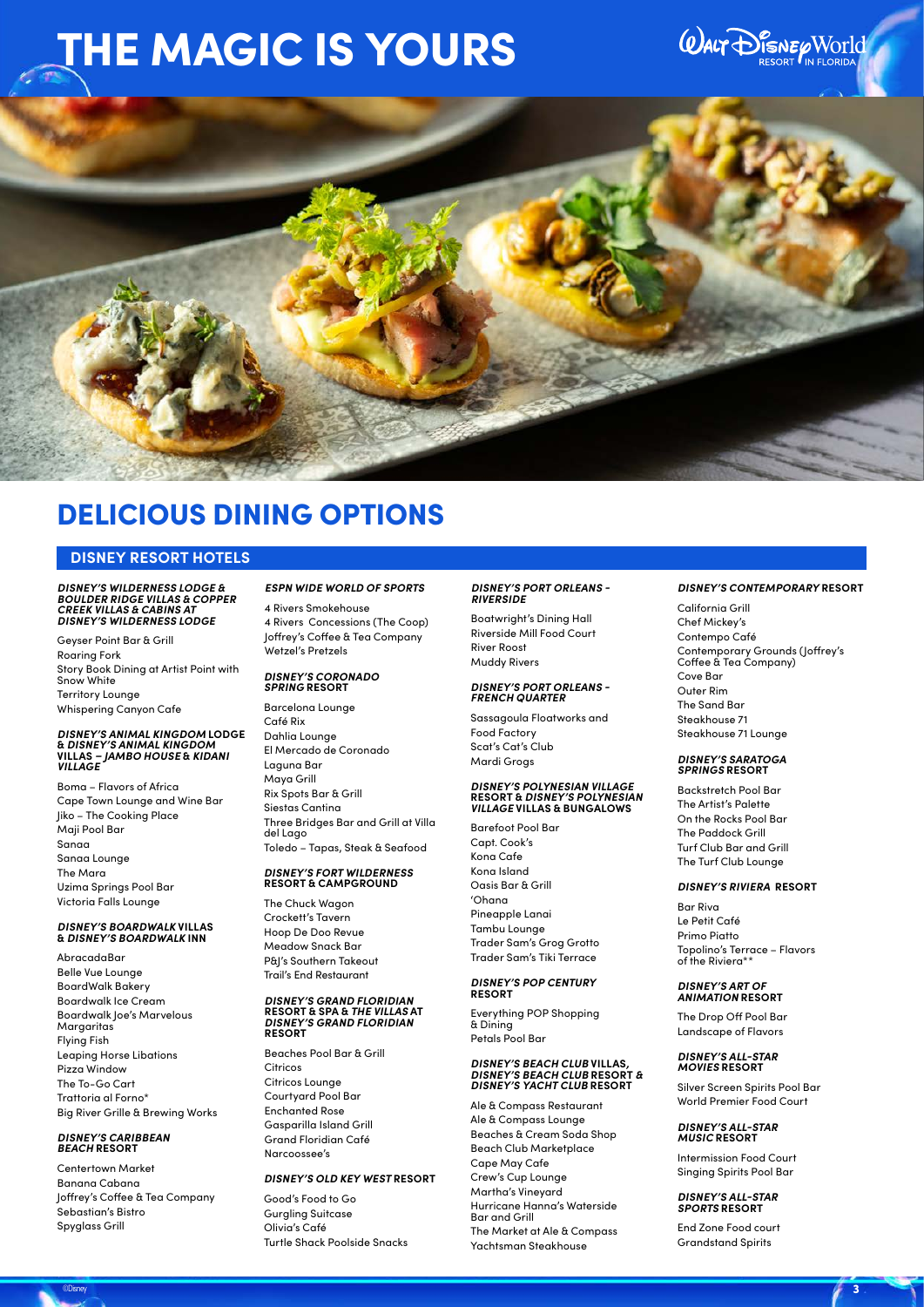## **WALT DISNEP WORLD**



## MAGICAL MERCHANDISE OPTIONS

**There's something for all the family at the stores and boutiques across** *Walt Disney World* **Resort in Florida. Whether you are looking for Disney collectibles like limited-edition pins, prints and artwork, unique fashion and accessories, or even attraction photos that get the whole family in the frame, you'll find it here. And, don't forget, you can even enjoy selected merchandise experiences too.** 

Please note that all guests must have valid park admission and a reservation for park entry through the new Disney Park Pass System. Merchandise experience reservations do not guarantee admission to the park.

©Disney and the contract of the contract of the contract of the contract of the contract of the contract of  $\bm{A}$  .  $\bm{A}$ 

#### **DISNEY THEME PARKS & BEYOND**

#### *DISNEY SPRINGS*

Alex & Ani American Threads Anthropologie Crystal Arts by Arribas Brothers Basin The Art Corner Chapel Hats Chapel Hats - Kiosk Coach Coca-Cola Store Columbia Sportswear Edward Beiner Purveyor of Fine Eyewear Face Painting Kiosk by Enjoy Your Face Everything But Water Eye Catchers Fit2Run Francesca's Free People Ghirardelli Soda Fountain and Chocolate Shop Harley Davidson Havaianas

Jo Malone London Johnny Was Johnston & Murphy Just Plumerias Kate Spade Lacoste The LEGO Store Levi's Lilly Pulizter L'Occitance En Provence Lovepop Lululemon Luxury of Time by Diamonds International M&M's MAC Cosmetics Melissa Shoes Morimoto Asia Na Hoku - Hawaii's Finest Jewelers Since 1924 Oakley Pandora Jewelry Planet Hollywood Pop Gallery Kiosk Rainforest Café

Ron Jon Surf Shop Sanuk Savannah Bee Company Sephora Shore **Sperry** The Spice & Tea Exchange Stance Sugarboo Sunglass Icon Swing's N' Things The Art of Shaving The Boathouse Tommy Bahama T-Rex Cafe UGG Under Armour UNIQLO United World Soccer Uno De 50 Vera Bradley Volcom ZARA Wondermade

#### *DISNEY'S ALL-STAR* **RESORTS**

Sport Goofy Gifts and Sundries Maestro Mickey's Donald's Double Feature

*DISNEY'S ART OF ANIMATION*  **RESORT**

Ink & Paint Shop

*DISNEY'S BLIZZARD BEACH* **WATER PARK†⬤**

Beach Haus Sand Breakers Shade Shack Sunglass Hut - Blizzard Beach

*DISNEY'S TYPHOON LAGOON*  **WATER PARK†**

Singapore Sal's High & Dry Rentals Sunglass Hut - Typhoon Lagoon